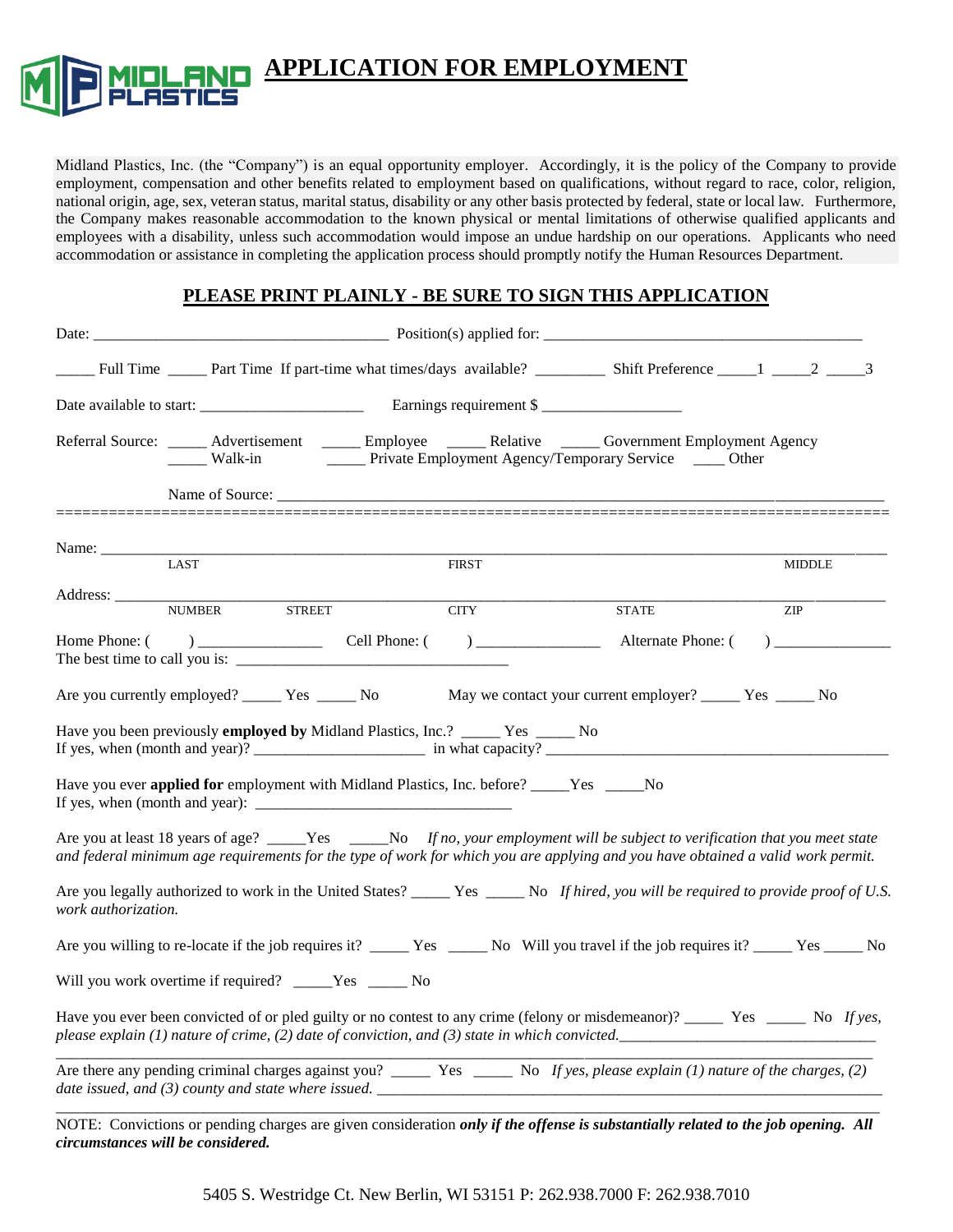## **EMPLOYMENT HISTORY**

Important! Please give accurate and complete information. Start with present or most recent employer and use an additional sheet if paper, if necessary. Explain any gaps in employment in the comments section below:

| DATES EMPLOYED<br><b>FROM</b><br><b>TO</b>      | SUMMARIZE THE TYPE OF WORK<br>PERFORMED AND JOB RESPONSIBILITIES |
|-------------------------------------------------|------------------------------------------------------------------|
|                                                 |                                                                  |
| <b>HOURLY</b><br>RATE/SALARY<br><b>STARTING</b> |                                                                  |
| \$<br>PER                                       |                                                                  |
| <b>HOURLY</b><br>RATE/SALARY<br><b>FINAL</b>    |                                                                  |
| \$<br>PER                                       |                                                                  |
| DATES EMPLOYED<br><b>FROM</b><br><b>TO</b>      | SUMMARIZE THE TYPE OF WORK<br>PERFORMED AND JOB RESPONSIBILITIES |
|                                                 |                                                                  |
| <b>HOURLY</b><br>RATE/SALARY<br><b>STARTING</b> |                                                                  |
| \$<br>PER                                       |                                                                  |
| <b>HOURLY</b><br>RATE/SALARY<br>FINAL           |                                                                  |
| \$<br>PER                                       |                                                                  |
| DATES EMPLOYED<br><b>FROM</b><br><b>TO</b>      | SUMMARIZE THE TYPE OF WORK<br>PERFORMED AND JOB RESPONSIBILITIES |
|                                                 |                                                                  |
| <b>HOURLY</b><br>RATE/SALARY                    |                                                                  |
| \$<br>PER                                       |                                                                  |
| <b>HOURLY</b><br>RATE/SALARY                    |                                                                  |
| \$<br>PER                                       |                                                                  |
| <b>DATES EMPLOYED</b><br>FROM<br><b>TO</b>      | SUMMARIZE THE TYPE OF WORK<br>PERFORMED AND JOB RESPONSIBILITIES |
|                                                 |                                                                  |
| <b>HOURLY</b><br>RATE/SALARY<br><b>STARTING</b> |                                                                  |
| \$<br>PER                                       |                                                                  |
| <b>HOURLY</b><br>RATE/SALARY<br><b>FINAL</b>    |                                                                  |
| \$<br><b>PER</b>                                |                                                                  |
|                                                 | <b>STARTING</b><br><b>FINAL</b>                                  |

Comments **(include explanation of any gaps in employment**):

\_\_\_\_\_\_\_\_\_\_\_\_\_\_\_\_\_\_\_\_\_\_\_\_\_\_\_\_\_\_\_\_\_\_\_\_\_\_\_\_\_\_\_\_\_\_\_\_\_\_\_\_\_\_\_\_\_\_\_\_\_\_\_\_\_\_\_\_\_\_\_\_\_\_\_\_\_\_\_\_\_\_\_\_\_\_\_\_\_\_\_\_\_\_\_\_\_\_\_\_\_\_\_\_\_\_\_\_ \_\_\_\_\_\_\_\_\_\_\_\_\_\_\_\_\_\_\_\_\_\_\_\_\_\_\_\_\_\_\_\_\_\_\_\_\_\_\_\_\_\_\_\_\_\_\_\_\_\_\_\_\_\_\_\_\_\_\_\_\_\_\_\_\_\_\_\_\_\_\_\_\_\_\_\_\_\_\_\_\_\_\_\_\_\_\_\_\_\_\_\_\_\_\_\_\_\_\_\_\_\_\_\_\_\_ \_\_\_\_\_\_\_\_\_\_\_\_\_\_\_\_\_\_\_\_\_\_\_\_\_\_\_\_\_\_\_\_\_\_\_\_\_\_\_\_\_\_\_\_\_\_\_\_\_\_\_\_\_\_\_\_\_\_\_\_\_\_\_\_\_\_\_\_\_\_\_\_\_\_\_\_\_\_\_\_\_\_\_\_\_\_\_\_\_\_\_\_\_\_\_\_\_\_\_\_\_\_\_\_\_\_\_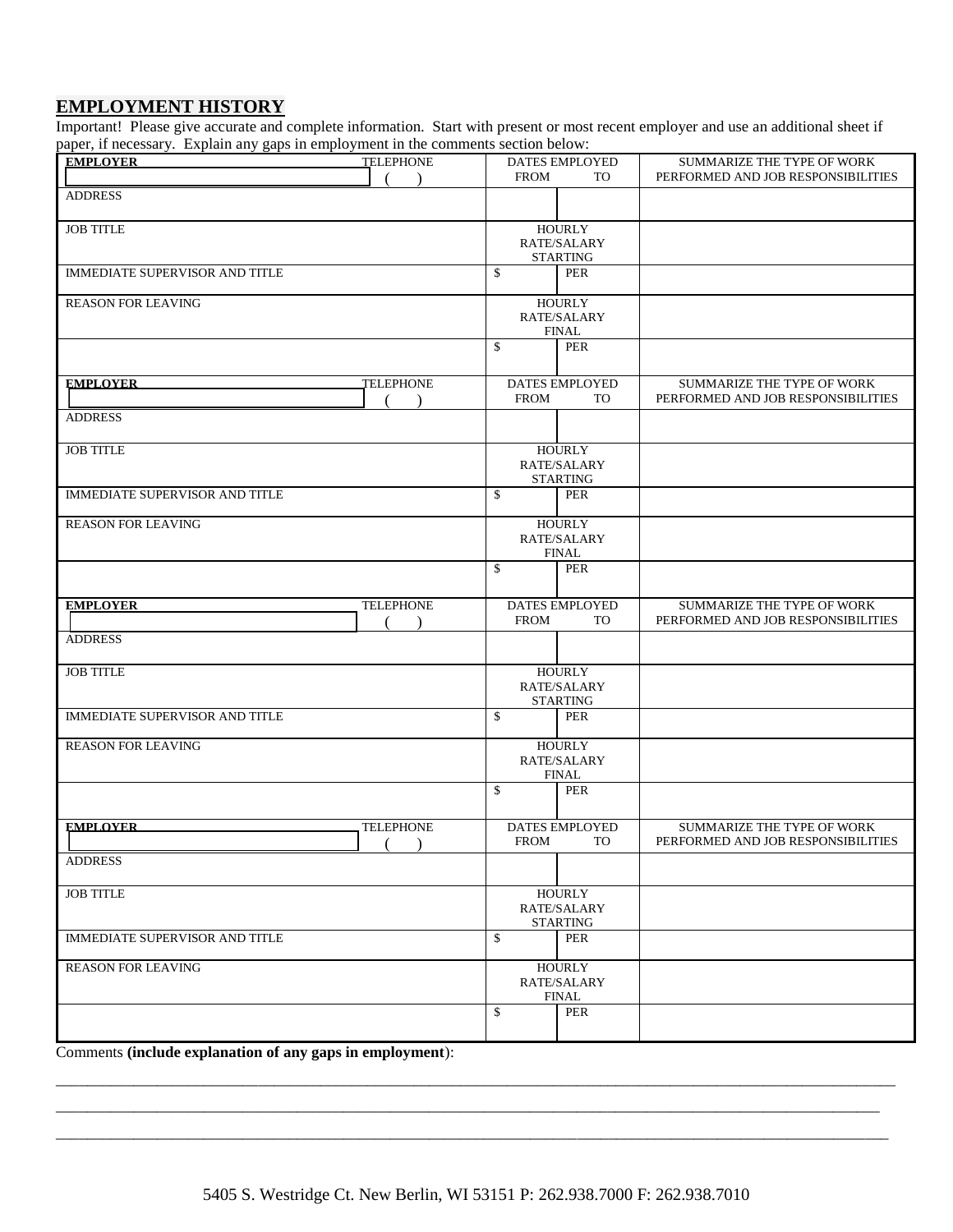### **EDUCATION**

|                              | Name and<br>Location of<br>School | $No.$ Years<br>Completed | $Degree\$<br>Diploma | <b>GPA</b><br><b>Class Rank</b> | Major/Minor<br>Area Of Study |
|------------------------------|-----------------------------------|--------------------------|----------------------|---------------------------------|------------------------------|
| High School _______          |                                   |                          |                      |                                 |                              |
| Post High School/<br>College |                                   |                          |                      |                                 |                              |
| Other                        |                                   |                          |                      |                                 |                              |

List any special skills, training, licenses, certificates or qualifications which you feel are relevant to the job for which you are applying:

\_\_\_\_\_\_\_\_\_\_\_\_\_\_\_\_\_\_\_\_\_\_\_\_\_\_\_\_\_\_\_\_\_\_\_\_\_\_\_\_\_\_\_\_\_\_\_\_\_\_\_\_\_\_\_\_\_\_\_\_\_\_\_\_\_\_\_\_\_\_\_\_\_\_\_\_\_\_\_\_\_\_\_\_\_\_\_\_\_\_\_\_\_\_\_\_\_\_\_\_\_\_\_

\_\_\_\_\_\_\_\_\_\_\_\_\_\_\_\_\_\_\_\_\_\_\_\_\_\_\_\_\_\_\_\_\_\_\_\_\_\_\_\_\_\_\_\_\_\_\_\_\_\_\_\_\_\_\_\_\_\_\_\_\_\_\_\_\_\_\_\_\_\_\_\_\_\_\_\_\_\_\_\_\_\_\_\_\_\_\_\_\_\_\_\_\_\_\_\_\_\_\_\_\_\_\_

#### **REFERENCES**

List the name and telephone number of three **PROFESSIONAL (NOT PERSONAL)** employment references that are familiar with your qualifications for the position for which you are applying.Omit relatives and personal friends.

| NAME        | <b>RELATIONSHIP TO YOU</b> | PHONE |  |
|-------------|----------------------------|-------|--|
| <b>NAME</b> | <b>RELATIONSHIP TO YOU</b> | PHONE |  |
| <b>NAME</b> | <b>RELATIONSHIP TO YOU</b> | PHONE |  |

#### *Please read the following statements carefully before signing this Application for Employment*

I certify that all information contained in this Application for Employment is true and correct to the best of my knowledge. I understand that misrepresentations or omissions of any kind may result in denial of my employment or be cause for subsequent dismissal if I am hired.

I authorize Midland Plastics, Inc. to investigate my responses on this application and contact any or all of my former employers or any individuals familiar with me or my employment background for the purpose of verifying any information I have provided and/or for the purpose of obtaining any information, whether favorable or unfavorable, about me or my employment. I voluntarily and knowingly fully release and hold harmless any person or organization that provides information pertaining to me or my employment.

I understand that Midland Plastics, Inc. strives to maintain a drug-free work environment and that, if I receive an offer of employment, my employment will be contingent upon my successful passing of a drug test. I understand that refusal to submit to the drug test, failing to cooperate in connection with such testing, or testing positive for any illegal drug will result in the denial of my employment with Midland Plastics, Inc. By signing below, I hereby authorize Midland Plastics, Inc. and/or its selected health care provider/testing facility to obtain specimens for testing for the presence of drugs and to release the results of such tests to Midland Plastics, Inc.

| Over |  |
|------|--|
|      |  |
|      |  |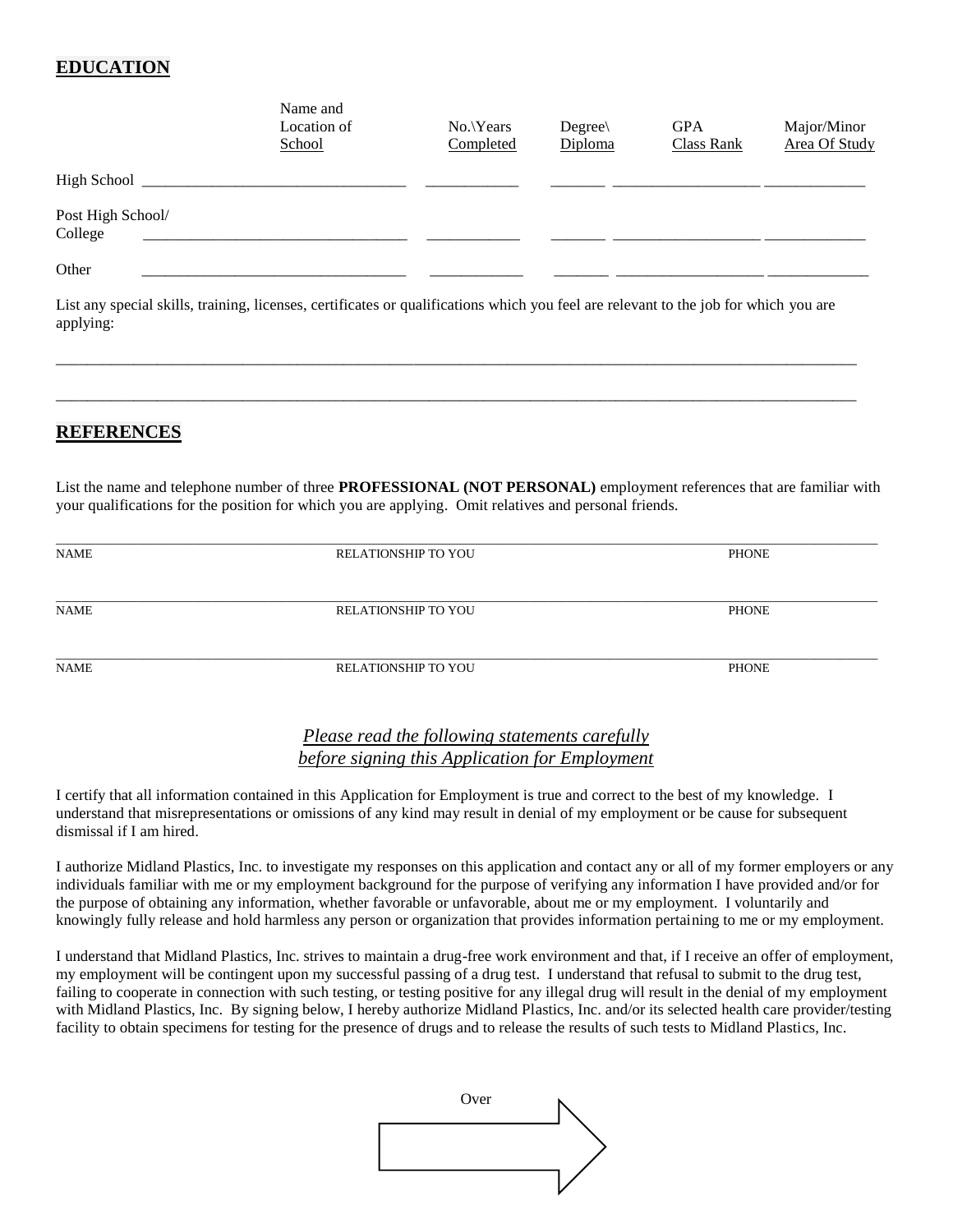Regardless of whether I become employed by Midland Plastics, Inc., I recognize that this Application for Employment is not and should not be considered a contract of employment. If I am hired, I understand that employment at Midland Plastics, Inc. would be on an "at-will" basis and that my employment may be terminated with or without cause, and without notice, at any time, at my option or the option of Midland Plastics, Inc., unless specifically provided otherwise in a written employment contract. I further understand that no employee or representative of Midland Plastics, Inc. has the authority to enter into a contract regarding the duration or terms and conditions of employment other than the President, Vice President or Human Resources Director and then only by means of signed, written document entitled "Employment Agreement".

*I understand that this Application for Employment will remain on file for thirty (30) days for consideration. If, after thirty (30) days, I am still interested in being considered for a position with Midland Plastics, Inc., I must complete and submit a new Application for Employment for such position.* 

\_\_\_\_\_\_\_\_\_\_\_\_\_\_\_\_\_\_\_\_\_\_\_\_\_\_\_\_\_\_\_\_\_\_\_\_\_\_\_\_\_\_\_\_\_\_\_\_\_\_\_\_\_\_\_\_\_\_\_\_\_\_\_\_\_\_\_ \_\_\_\_\_\_\_\_\_\_\_\_\_\_\_\_\_\_\_\_\_\_\_

Signature Date Date of the Date of the Date of the Date of the Date of the Date of the Date of the Date of the Date of the Date of the Date of the Date of the Date of the Date of the Date of the Date of the Date of the Dat

#### PLEASE COMPLETE AND RETURN TO THE HUMAN RESOURCES DEPARTMENT.

Midland Plastics, Inc. 5405 S. Westridge Ct. New Berlin, WI 53151 P: 262.938.7000 F: 262.938.7010 mp-hr@midlandplastics.com